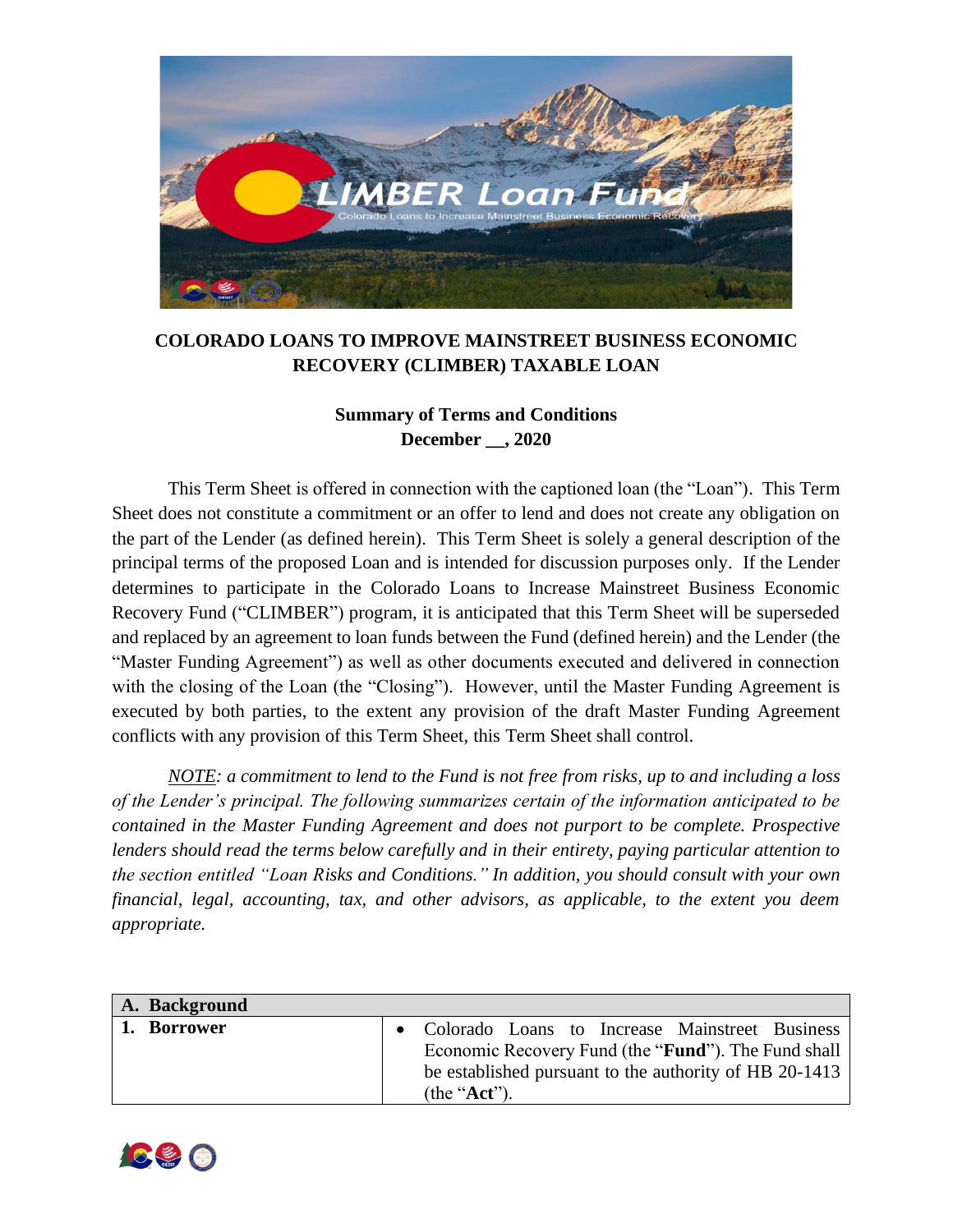| 3. Other Parties<br>The<br>Colorado Housing<br>and Finance<br>Authority<br>("CHFA") will be the<br>loan program manager.<br>Established in 1973, the purpose of CHFA is to<br>strengthen Colorado's economy by investing in<br>affordable housing and community development.<br>The CLIMBER Oversight Board (the "Board"), located<br>within the State Treasurer's Office, is legislatively<br>charged with making key decisions about how the<br>program will function.<br>4. Credit Facility<br>Taxable fixed-rate term loan in the principal amount of<br>$\Box$ (the "Loan")<br>approximately \$[<br>5. Use of Loan Proceeds<br>Proceeds from the Loan will provide funding for the<br>$\bullet$<br>Fund. The aim of the Fund is to enable lending<br>institutions in Colorado to provide capital to small<br>businesses across the State pursuant to the CLIMBER<br>program, which places particular emphasis on small<br>businesses owned by underrepresented persons in the<br>State. The Fund intends to accomplish its aim through |
|---------------------------------------------------------------------------------------------------------------------------------------------------------------------------------------------------------------------------------------------------------------------------------------------------------------------------------------------------------------------------------------------------------------------------------------------------------------------------------------------------------------------------------------------------------------------------------------------------------------------------------------------------------------------------------------------------------------------------------------------------------------------------------------------------------------------------------------------------------------------------------------------------------------------------------------------------------------------------------------------------------------------------------------------|
|                                                                                                                                                                                                                                                                                                                                                                                                                                                                                                                                                                                                                                                                                                                                                                                                                                                                                                                                                                                                                                             |
|                                                                                                                                                                                                                                                                                                                                                                                                                                                                                                                                                                                                                                                                                                                                                                                                                                                                                                                                                                                                                                             |
|                                                                                                                                                                                                                                                                                                                                                                                                                                                                                                                                                                                                                                                                                                                                                                                                                                                                                                                                                                                                                                             |
|                                                                                                                                                                                                                                                                                                                                                                                                                                                                                                                                                                                                                                                                                                                                                                                                                                                                                                                                                                                                                                             |
|                                                                                                                                                                                                                                                                                                                                                                                                                                                                                                                                                                                                                                                                                                                                                                                                                                                                                                                                                                                                                                             |
|                                                                                                                                                                                                                                                                                                                                                                                                                                                                                                                                                                                                                                                                                                                                                                                                                                                                                                                                                                                                                                             |
|                                                                                                                                                                                                                                                                                                                                                                                                                                                                                                                                                                                                                                                                                                                                                                                                                                                                                                                                                                                                                                             |
|                                                                                                                                                                                                                                                                                                                                                                                                                                                                                                                                                                                                                                                                                                                                                                                                                                                                                                                                                                                                                                             |
|                                                                                                                                                                                                                                                                                                                                                                                                                                                                                                                                                                                                                                                                                                                                                                                                                                                                                                                                                                                                                                             |
|                                                                                                                                                                                                                                                                                                                                                                                                                                                                                                                                                                                                                                                                                                                                                                                                                                                                                                                                                                                                                                             |
|                                                                                                                                                                                                                                                                                                                                                                                                                                                                                                                                                                                                                                                                                                                                                                                                                                                                                                                                                                                                                                             |
|                                                                                                                                                                                                                                                                                                                                                                                                                                                                                                                                                                                                                                                                                                                                                                                                                                                                                                                                                                                                                                             |
|                                                                                                                                                                                                                                                                                                                                                                                                                                                                                                                                                                                                                                                                                                                                                                                                                                                                                                                                                                                                                                             |
|                                                                                                                                                                                                                                                                                                                                                                                                                                                                                                                                                                                                                                                                                                                                                                                                                                                                                                                                                                                                                                             |
|                                                                                                                                                                                                                                                                                                                                                                                                                                                                                                                                                                                                                                                                                                                                                                                                                                                                                                                                                                                                                                             |
|                                                                                                                                                                                                                                                                                                                                                                                                                                                                                                                                                                                                                                                                                                                                                                                                                                                                                                                                                                                                                                             |
|                                                                                                                                                                                                                                                                                                                                                                                                                                                                                                                                                                                                                                                                                                                                                                                                                                                                                                                                                                                                                                             |
| the use of certain features, including loan participations,                                                                                                                                                                                                                                                                                                                                                                                                                                                                                                                                                                                                                                                                                                                                                                                                                                                                                                                                                                                 |
| credit enhancements, and direct lending capital for                                                                                                                                                                                                                                                                                                                                                                                                                                                                                                                                                                                                                                                                                                                                                                                                                                                                                                                                                                                         |
| CDFIs. These features are planned to be designed to<br>eliminate the potential for adverse selection and provide                                                                                                                                                                                                                                                                                                                                                                                                                                                                                                                                                                                                                                                                                                                                                                                                                                                                                                                            |
| for risk-sharing with participating lending institutions                                                                                                                                                                                                                                                                                                                                                                                                                                                                                                                                                                                                                                                                                                                                                                                                                                                                                                                                                                                    |
| that originate the small business loans.                                                                                                                                                                                                                                                                                                                                                                                                                                                                                                                                                                                                                                                                                                                                                                                                                                                                                                                                                                                                    |
| 6. Legal Structure of the Fund<br>Pursuant to its role as program manager, CHFA will<br>$\bullet$                                                                                                                                                                                                                                                                                                                                                                                                                                                                                                                                                                                                                                                                                                                                                                                                                                                                                                                                           |
| administer and maintain the Fund. The Lender will                                                                                                                                                                                                                                                                                                                                                                                                                                                                                                                                                                                                                                                                                                                                                                                                                                                                                                                                                                                           |
| make payment(s) to CHFA directly and, upon                                                                                                                                                                                                                                                                                                                                                                                                                                                                                                                                                                                                                                                                                                                                                                                                                                                                                                                                                                                                  |
| deployment of Lender's loan proceeds to community                                                                                                                                                                                                                                                                                                                                                                                                                                                                                                                                                                                                                                                                                                                                                                                                                                                                                                                                                                                           |
| lending institutions in accordance with the Master                                                                                                                                                                                                                                                                                                                                                                                                                                                                                                                                                                                                                                                                                                                                                                                                                                                                                                                                                                                          |
| Funding Agreement, CHFA will make scheduled                                                                                                                                                                                                                                                                                                                                                                                                                                                                                                                                                                                                                                                                                                                                                                                                                                                                                                                                                                                                 |
| principal and interest payments to the Lender directly.                                                                                                                                                                                                                                                                                                                                                                                                                                                                                                                                                                                                                                                                                                                                                                                                                                                                                                                                                                                     |
| Debt Service payments are payable solely from, and to                                                                                                                                                                                                                                                                                                                                                                                                                                                                                                                                                                                                                                                                                                                                                                                                                                                                                                                                                                                       |
| the extent there are, moneys on deposit in the Fund and,                                                                                                                                                                                                                                                                                                                                                                                                                                                                                                                                                                                                                                                                                                                                                                                                                                                                                                                                                                                    |
| to the extent there is insufficient funds to make the                                                                                                                                                                                                                                                                                                                                                                                                                                                                                                                                                                                                                                                                                                                                                                                                                                                                                                                                                                                       |
| requisite payments, such payments will be made to each                                                                                                                                                                                                                                                                                                                                                                                                                                                                                                                                                                                                                                                                                                                                                                                                                                                                                                                                                                                      |
| participating Lender within the applicable tranche on a                                                                                                                                                                                                                                                                                                                                                                                                                                                                                                                                                                                                                                                                                                                                                                                                                                                                                                                                                                                     |
| pro rata basis. CHFA will serve as the sole custodian                                                                                                                                                                                                                                                                                                                                                                                                                                                                                                                                                                                                                                                                                                                                                                                                                                                                                                                                                                                       |
| of the Fund, including with respect to moneys on deposit<br>therein.                                                                                                                                                                                                                                                                                                                                                                                                                                                                                                                                                                                                                                                                                                                                                                                                                                                                                                                                                                        |
|                                                                                                                                                                                                                                                                                                                                                                                                                                                                                                                                                                                                                                                                                                                                                                                                                                                                                                                                                                                                                                             |
| CHFA will deploy funds of the Fund to make loans to                                                                                                                                                                                                                                                                                                                                                                                                                                                                                                                                                                                                                                                                                                                                                                                                                                                                                                                                                                                         |
| community lending institutions.                                                                                                                                                                                                                                                                                                                                                                                                                                                                                                                                                                                                                                                                                                                                                                                                                                                                                                                                                                                                             |
| Funds will be made pursuant to a Master Funding                                                                                                                                                                                                                                                                                                                                                                                                                                                                                                                                                                                                                                                                                                                                                                                                                                                                                                                                                                                             |
| Agreement, which may contain one or more Form(s) of<br>Promissory Note(s) relating to the Lender's contribution                                                                                                                                                                                                                                                                                                                                                                                                                                                                                                                                                                                                                                                                                                                                                                                                                                                                                                                             |
| to the Fund as well as additional Form(s) of Promissory                                                                                                                                                                                                                                                                                                                                                                                                                                                                                                                                                                                                                                                                                                                                                                                                                                                                                                                                                                                     |

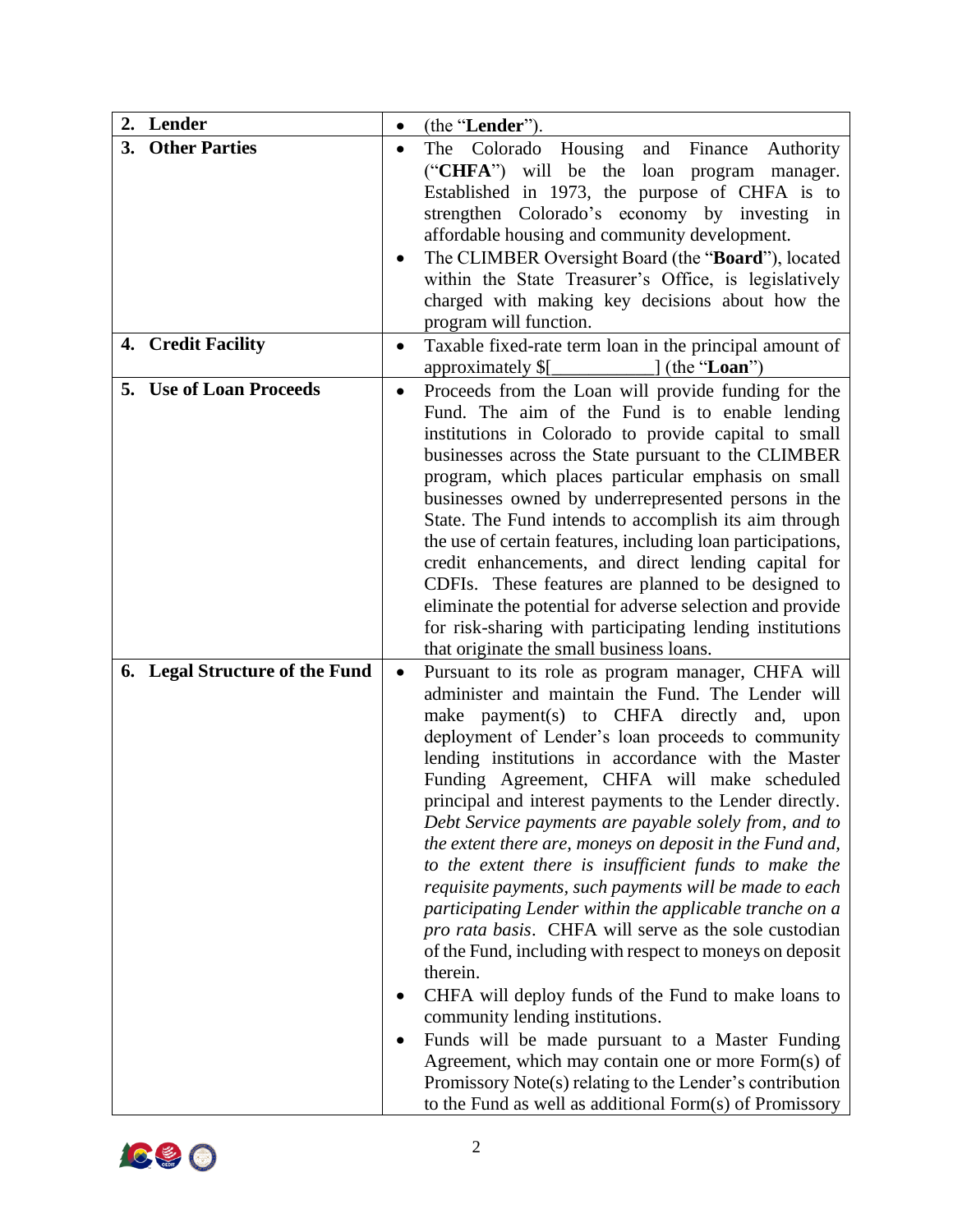|                                                           | Note(s) and/or Form(s) of Loan Agreement(s) relating                                                           |
|-----------------------------------------------------------|----------------------------------------------------------------------------------------------------------------|
|                                                           | to downstream loans made by CHFA to participating<br>community lending institutions.                           |
|                                                           | The State Treasurer's Office anticipates executing an                                                          |
|                                                           | ٠<br>Intergovernmental Agreement with CHFA that: (i)                                                           |
|                                                           | establishes<br>the<br>Fund<br>and<br>delineates<br>CHFA's                                                      |
|                                                           | responsibilities as program manager and custodian of<br>the Fund as well as limitations on CHFA's liability in |
|                                                           | such roles; (ii) enumerates the authority of the                                                               |
|                                                           | CLIMBER<br>Oversight<br>Board<br>well<br>its<br>as<br>as                                                       |
|                                                           | responsibilities, rights, and limitations on liability, in                                                     |
|                                                           | accordance with the Act; (iii) remits proceeds of the                                                          |
|                                                           | State's tax credit sale program to the Fund, as authorized                                                     |
|                                                           | by the Act.                                                                                                    |
|                                                           | It is anticipated that the State and CHFA will receive an                                                      |
|                                                           | opinion from the State's counsel, Kline Alvarado Veio,                                                         |
|                                                           | P.C., stating in substance that the establishment of the                                                       |
|                                                           | Fund and the obligations of CHFA pertaining thereto<br>comply with the limitations of Article X, Section 20 of |
|                                                           | the State's Constitution, referred to therein as the                                                           |
|                                                           | Taxpayer's Bill of Rights (and commonly known as                                                               |
|                                                           | "TABOR"). Kline Alvarado Veio, P.C. is a nationally                                                            |
|                                                           | recognized bond counsel firm located in the State.                                                             |
| <b>B.</b> Key Dates                                       |                                                                                                                |
|                                                           |                                                                                                                |
| 7. Closing Date                                           | The Loan is anticipated to close on or prior to<br>$\bullet$<br>2020 (the "Closing").                          |
| 8. Tranches                                               | The CLIMBER program will be launched in five<br>٠                                                              |
|                                                           | successive tranches. Each tranche will include up to \$50                                                      |
|                                                           | million consisting of \$10 million in State funding                                                            |
|                                                           | leveraged with \$40 million in private capital. Other than                                                     |
|                                                           | the first tranche, a particular tranche cannot launch until                                                    |
|                                                           | 90% of the funds of the previous tranche has been                                                              |
|                                                           | deployed to qualifying small businesses.                                                                       |
|                                                           | The anticipated launch schedule of each tranche is                                                             |
|                                                           | provided below:<br>1. December 2020                                                                            |
|                                                           | March 2021<br>2.                                                                                               |
|                                                           | <b>July 2021</b><br>3.                                                                                         |
|                                                           | September 2021<br>4.                                                                                           |
|                                                           | 5. December 2021                                                                                               |
| 9. Funding                                                | The Loan may be funded in a single tranche or over<br>$\bullet$                                                |
|                                                           | multiple tranches at the launch of each tranche, at the                                                        |
|                                                           | sole discretion of the Lender.                                                                                 |
| 10. Maturity Date<br><b>C.</b> Interest Rate and Security | Each tranche contains a 63-month maturity period.<br>$\bullet$                                                 |

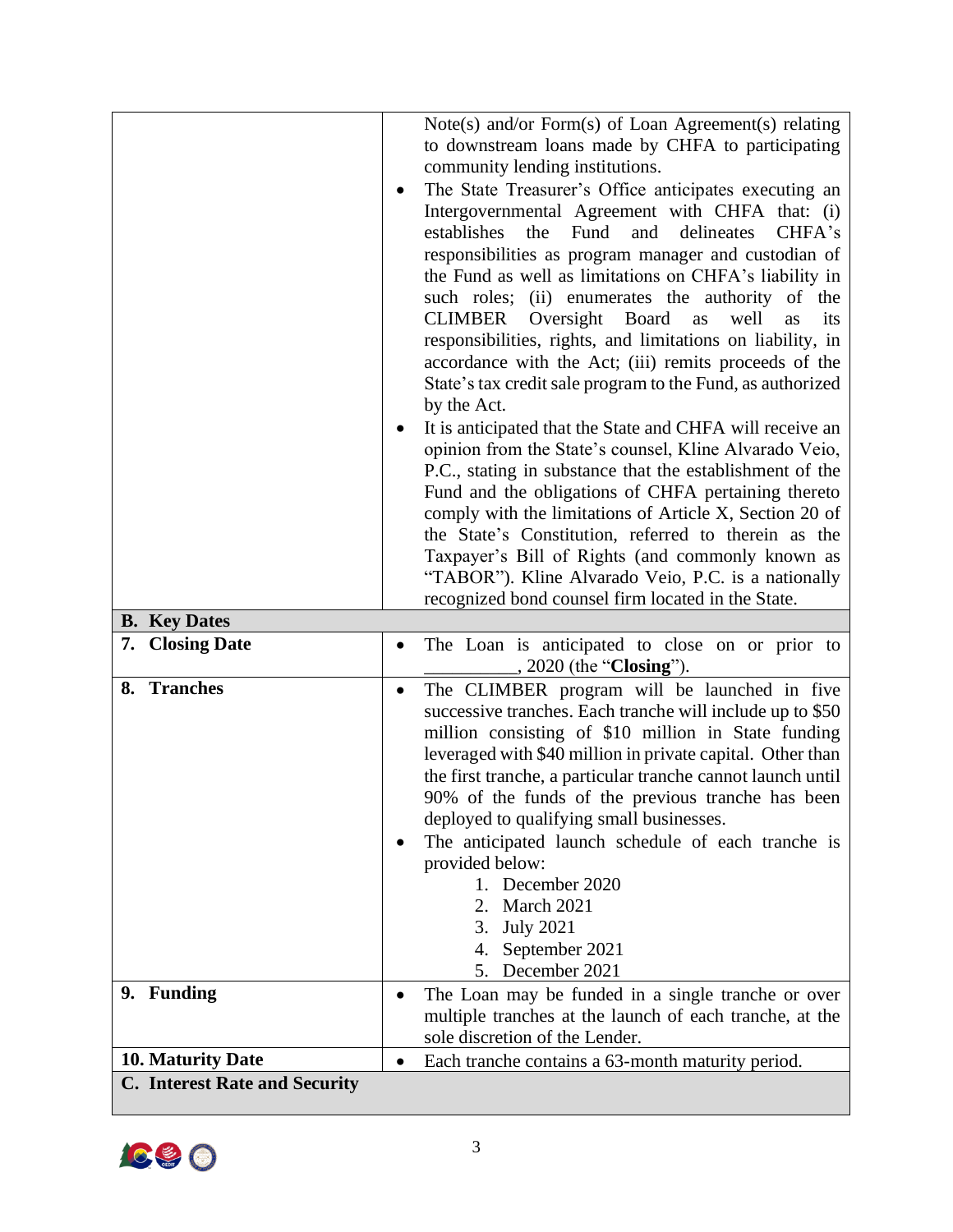| 11. Interest Rate           | The Loan contains a fixed rate of 2% annualized.                                                      |
|-----------------------------|-------------------------------------------------------------------------------------------------------|
|                             | Interest is on the Loan is not anticipated to be tax-                                                 |
|                             | exempt.                                                                                               |
| 12. Loan Security           | The Loan will be secured by the assets of the Fund.<br>٠                                              |
|                             | The obligations of CHFA to make payments pursuant to                                                  |
|                             | The obligations of CHFA to make payments pursuant to                                                  |
|                             | the Master Funding Agreement are special, limited                                                     |
|                             | obligations payable solely from the revenue received by                                               |
|                             | the Fund, State funds provided to the Fund, and proceeds                                              |
|                             | of the small business loans that are on deposit in the                                                |
|                             | Fund. CHFA will act in a limited capacity as program                                                  |
|                             | administrator and will not be liable for Events of Default                                            |
|                             | under the Master Funding Agreement or any action                                                      |
|                             | CHFA takes at the direction of the State or the                                                       |
|                             | CLIMBER Oversight Board. Notwithstanding the<br>foregoing and provided that such action was not taken |
|                             | at the direction of the State or the CLIMBER Oversight                                                |
|                             | CHFA shall be liable for intentional<br>Board,                                                        |
|                             | misappropriation of funds in its custody or the                                                       |
|                             | commission of fraud with respect to the handling of                                                   |
|                             | funds in its custody, in which case CHFA's liability to                                               |
|                             | repay the Lender shall not be limited to the assets of the                                            |
|                             | Fund, except that such liability shall be limited to only                                             |
|                             | the amount of such intentionally mishandled funds. For                                                |
|                             | the avoidance of doubt, in no event will CHFA be liable                                               |
|                             | for any act made at the direction of the State or the                                                 |
|                             | <b>CLIMBER</b> Oversight Board                                                                        |
|                             | The State will maintain a 20% subordinate position in                                                 |
|                             | each tranche.                                                                                         |
| 13. Repayment and Events of | Loan repayment installments will be made quarterly<br>٠                                               |
| <b>Default</b>              | beginning on July 1, 2021, with payments on October 1,                                                |
|                             | January 1, April 1 and July 1 on each year thereafter                                                 |
|                             | until final maturity.                                                                                 |
|                             | On each payment dates, all fund revenues will be<br>distributed in the following priority:            |
|                             | 1. Interest on the Loan                                                                               |
|                             | 2. Principal on the Loan                                                                              |
|                             | 3. Any residual Fund revenue will remain in the                                                       |
|                             | Fund, be capitalized and will roll forward.                                                           |
|                             | 4. Once Lenders receive full repayment of                                                             |
|                             | principal and interest, any remaining                                                                 |
|                             | revenue will be distributed to the State.                                                             |
|                             | Events of Default shall include those that are deemed                                                 |
|                             | standard and customary for transactions of this nature all                                            |

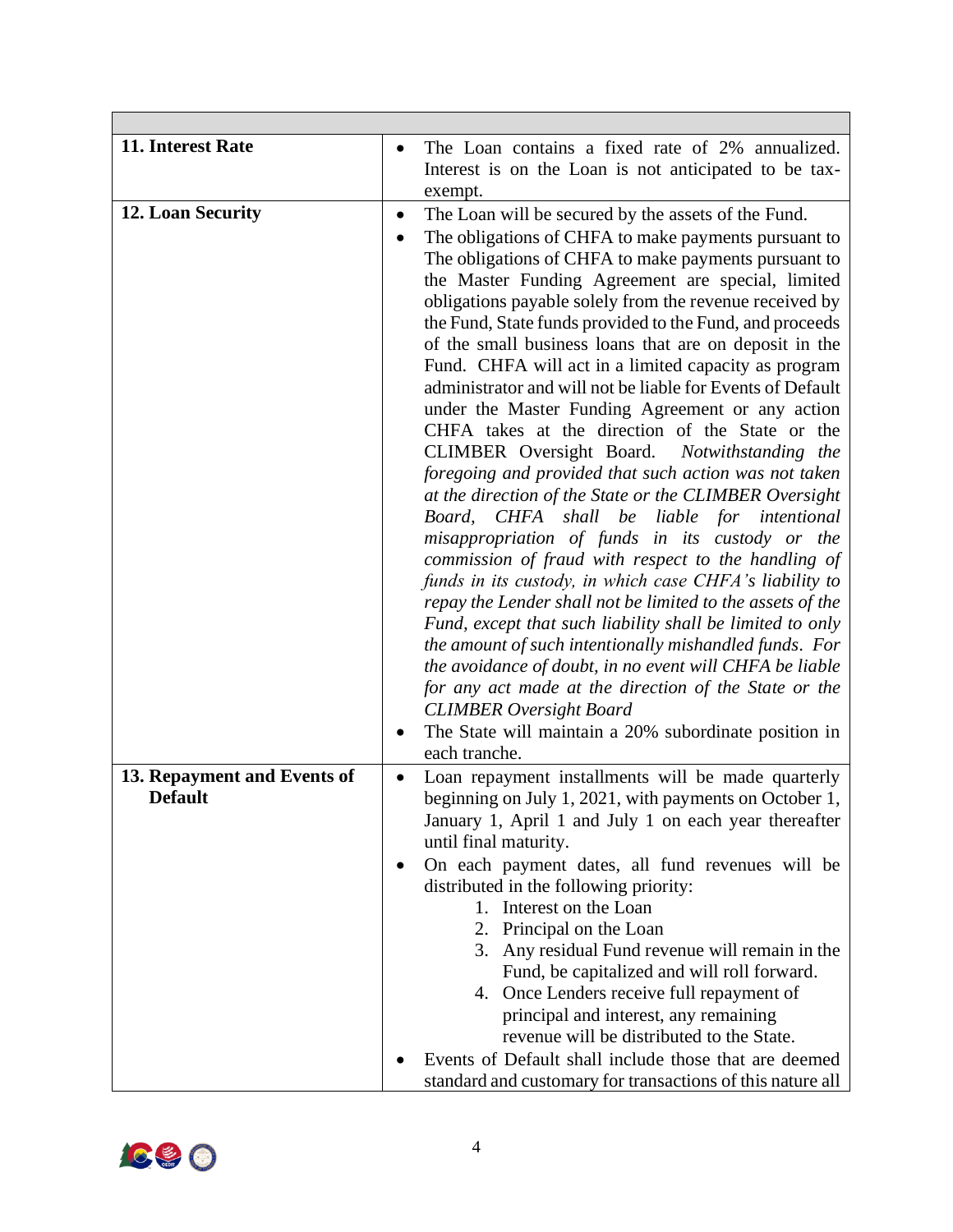|                                          |           | of which shall be subject to satisfactory review by the                                                                                                                                                                                                                                                                                                                                                                                                                                                                                                                                                                                                                                                                                                                                                                                                                                                                                                                                                                                                                                                                                                                                                                                                                                                                                                                                                                                                                                                                                                                                                      |
|------------------------------------------|-----------|--------------------------------------------------------------------------------------------------------------------------------------------------------------------------------------------------------------------------------------------------------------------------------------------------------------------------------------------------------------------------------------------------------------------------------------------------------------------------------------------------------------------------------------------------------------------------------------------------------------------------------------------------------------------------------------------------------------------------------------------------------------------------------------------------------------------------------------------------------------------------------------------------------------------------------------------------------------------------------------------------------------------------------------------------------------------------------------------------------------------------------------------------------------------------------------------------------------------------------------------------------------------------------------------------------------------------------------------------------------------------------------------------------------------------------------------------------------------------------------------------------------------------------------------------------------------------------------------------------------|
|                                          |           | Lender and its counsel.                                                                                                                                                                                                                                                                                                                                                                                                                                                                                                                                                                                                                                                                                                                                                                                                                                                                                                                                                                                                                                                                                                                                                                                                                                                                                                                                                                                                                                                                                                                                                                                      |
| <b>D.</b> Representations and Warranties |           |                                                                                                                                                                                                                                                                                                                                                                                                                                                                                                                                                                                                                                                                                                                                                                                                                                                                                                                                                                                                                                                                                                                                                                                                                                                                                                                                                                                                                                                                                                                                                                                                              |
| <b>14. Representations/Warranties</b>    |           |                                                                                                                                                                                                                                                                                                                                                                                                                                                                                                                                                                                                                                                                                                                                                                                                                                                                                                                                                                                                                                                                                                                                                                                                                                                                                                                                                                                                                                                                                                                                                                                                              |
| and Covenants                            |           | <b>CLIMBER Program Threshold Requirements for Small</b><br>Businesses: The Fund will only make loans to Colorado<br>that<br>meet<br>certain<br>small<br>businesses<br>threshold<br>requirements. Such requirements include the following:<br>(i) all participating small businesses must have at least<br>two years positive EBITDA prior to February 29, 2020<br>(and therefore must have been in operation for at least<br>two years); and (ii) all participating small businesses<br>must maintain a debt service coverage ratio of at least<br>1.0 (though the CLIMBER Oversight Board may<br>establish a higher minimum debt service coverage ratio).<br>The Master Funding Agreement shall include those<br>representations and warranties, affirmative and negative<br>covenants, events of default and remedies and other<br>provisions that the Lender and its counsel consider<br>customary, reasonable and appropriate for the proposed<br>Loan, including but not limited to the following:<br>Standard representations including, but not limited<br>➤<br>to, no adverse litigation and no material adverse<br>change in financial condition of the Fund prior to<br>the Closing Date;<br>the Fund shall covenant for the benefit of the Lender<br>➤<br>that it will not knowingly take any action or omit to<br>take any action with respect to the Loan, the<br>proceeds thereof, or any other funds of the Fund if<br>such action or omission would materially impair the<br>Fund's ability to repay debt service on the Loan; and<br>any additional representations and warranties and<br>➤ |
|                                          |           | other affirmative and negative covenants that the<br>Lender and its counsel consider customary and                                                                                                                                                                                                                                                                                                                                                                                                                                                                                                                                                                                                                                                                                                                                                                                                                                                                                                                                                                                                                                                                                                                                                                                                                                                                                                                                                                                                                                                                                                           |
|                                          |           | reasonably appropriate for the proposed Loan.                                                                                                                                                                                                                                                                                                                                                                                                                                                                                                                                                                                                                                                                                                                                                                                                                                                                                                                                                                                                                                                                                                                                                                                                                                                                                                                                                                                                                                                                                                                                                                |
| <b>15. Lender Representations</b>        | $\bullet$ | The Lender will represent that:<br>$\triangleright$ The Lender is either a "qualified institutional buyer"<br>as defined in Rule 144A promulgated under the<br>Securities Act of 1933, as amended (the "1933<br>Act"), or an "accredited investor" as defined in Rule<br>501 of Regulation D under the 1933 Act and is able<br>to bear the economic risks of its investment.<br>The Lender has been provided an opportunity to ask<br>➤<br>questions of, and the Lender has received answers<br>from, representatives of the State regarding the<br>terms and conditions of the Loan, and the Lender<br>has obtained all additional information requested by                                                                                                                                                                                                                                                                                                                                                                                                                                                                                                                                                                                                                                                                                                                                                                                                                                                                                                                                                 |

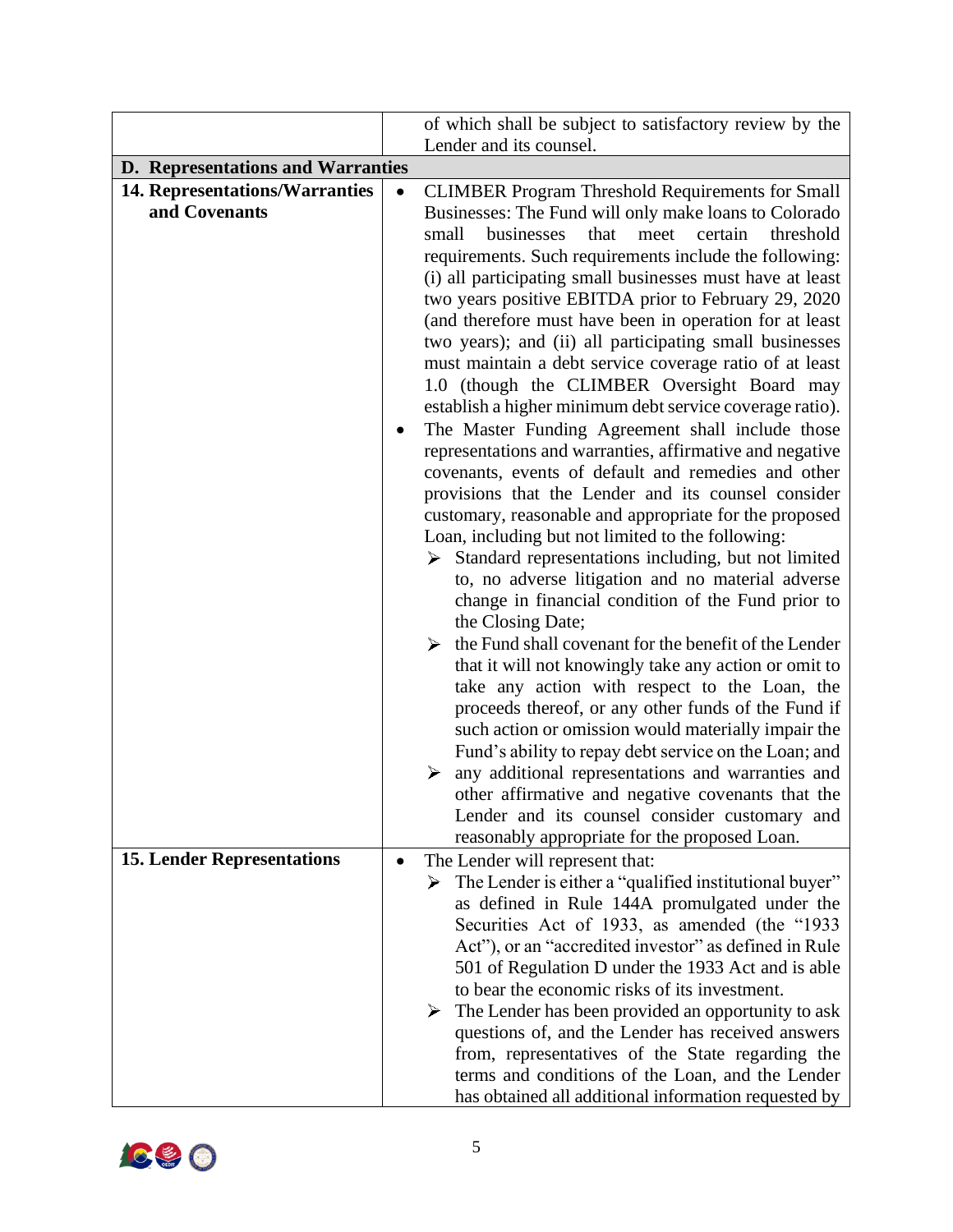| <b>E.</b> Loan Risks and Conditions  | it in connection with the Loan. The Lender has<br>made its own inquiry and analysis with respect to<br>the State, the CLIMBER program, the Loan and the<br>security therefor, and other material factors<br>affecting the security for and payment of the Loan.<br>The Lender understands that the Loan is not<br>➤<br>registered under the Securities Act of 1933, as<br>amended, and is not registered or otherwise<br>qualified for sale under the "Blue Sky" laws and<br>regulations of any state.<br>$\triangleright$ The Lender is making the Loan for its own account<br>and not with a view to distribute.<br>The Lender understands that it may need to bear the<br>➤<br>risks of the Loan for the term of the Loan, since any<br>sale prior to maturity may not be possible due to<br>unmarketability of its Loan.<br>sufficient knowledge<br>The Lender has<br>➤<br>and<br>experience in financial and business matters to be<br>able to evaluate the risks and merits of its Loan.<br>The Lender has consulted with its own financial,<br>⋗<br>legal, accounting, tax, and other advisors, as<br>applicable, to the extent it has deemed appropriate.                                                                          |
|--------------------------------------|--------------------------------------------------------------------------------------------------------------------------------------------------------------------------------------------------------------------------------------------------------------------------------------------------------------------------------------------------------------------------------------------------------------------------------------------------------------------------------------------------------------------------------------------------------------------------------------------------------------------------------------------------------------------------------------------------------------------------------------------------------------------------------------------------------------------------------------------------------------------------------------------------------------------------------------------------------------------------------------------------------------------------------------------------------------------------------------------------------------------------------------------------------------------------------------------------------------------------------------------|
| <b>16. Loan Risks and Conditions</b> | A commitment to lend to the Fund is not free from risks,<br>$\bullet$<br>up to an including a loss of the Lender's principal.<br>Certain risks of lending to the Fund are enumerated<br>below. Note: the risk factors provided below represent<br>only a small portion of the risks of lending to the Fund,<br>and this list is intended to be non-exhaustive; the Lender<br>should consult with its own financial, legal, accounting,<br>tax, and other advisors, as applicable, to the extent it has<br>deemed appropriate.<br>Loan Not a Security; Restrictions on Transfer; No<br>Assurance of Secondary Market: the Loan is a loan<br>and not a security subject to the provisions of the<br>federal securities laws. The Loan may not be sold,<br>transferred or otherwise disposed of by the Loan<br>except in accordance with the Master Funding<br>Agreement, and the Lender is representing that it is<br>making the Loan for its own account and not with a<br>Further, there can be no<br>view to distribute.<br>assurance that there will be a secondary market for<br>the Loan or, if a secondary market exists, that the<br>Loan can be sold for any particular price.<br>Consequently, Lenders may be required to bear the |

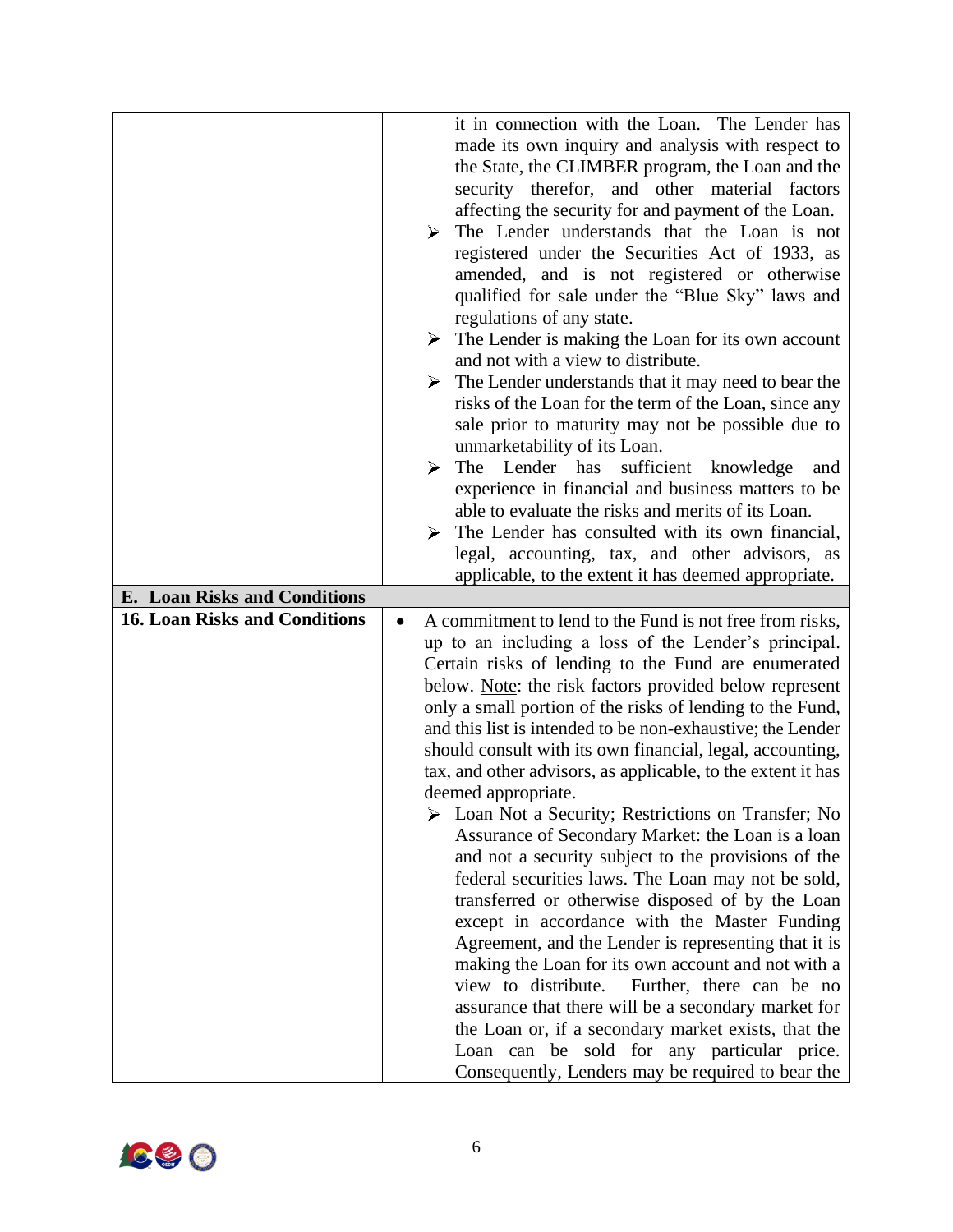|                     | financial risks of this investment for the term of the |
|---------------------|--------------------------------------------------------|
|                     | Loan.                                                  |
|                     | Risks Related to the coronavirus disease 2019<br>➤     |
|                     | (COVID-19) Pandemic: COVID-19 is currently             |
|                     | altering the behavior of businesses and people in a    |
|                     | manner that is having significant negative effects on  |
|                     | global, national, state and local economies,           |
|                     | including the economy of the State. State and local    |
|                     | governments throughout the nation, including           |
|                     | Colorado and its local governments, as well as state   |
|                     | and local public health agencies, have issued orders,  |
|                     | made recommendations and implemented various           |
|                     | measures intended to mitigate the effects of the       |
|                     | pandemic There can be no assurance that the spread     |
|                     | of COVID-19<br>and<br>the<br>implementation<br>of      |
|                     | restrictions on a local, State and national level will |
|                     | not materially impact the local, State and national    |
|                     | economies—including small businesses that may          |
|                     | participate in the CLIMBER program—nor can             |
|                     | there be any assurance that such occurrences will      |
|                     | not have a material adverse impact on the amount of    |
|                     | the revenue in the Fund available for repayment of     |
|                     | the Loan, or the timing of the receipt thereof.        |
|                     | New Entity: The Fund was organized in 2020 and<br>≻    |
|                     | has no material operating history. Until the funding   |
|                     | of the Fund increases to a sufficient amount, if ever, |
|                     | the Fund will not be able to operate as contemplated   |
|                     | by the CLIMBER program.                                |
|                     | The Fund is Not an Obligation of State and is Not      |
|                     | Backed by the Full Faith and Credit of the State:      |
|                     | Repayment of the Loan is anticipated to be made        |
|                     | solely from and to the extent of available assets of   |
|                     | the Fund, if any, and any other legally available      |
|                     | moneys which the Fund is able to access and apply      |
|                     | towards repayment of the Loan. The Fund is not an      |
|                     | obligation of the State of Colorado or any             |
|                     | governmental entity or political subdivision thereof   |
|                     | and is not secured by the full faith and credit of the |
|                     | State of Colorado. The Fund is not secured by any      |
|                     | lien or mortgage on, or security interest in, any      |
|                     | assets of the Fund.<br>The Loan is also not an         |
|                     | obligation of the CLIMBER Oversight Board, the         |
|                     | volunteer group assembled to fundraise for the         |
|                     | Fund, or any other such parties, or the property or    |
|                     | assets owned by such entities.                         |
| <b>F.</b> Reporting |                                                        |